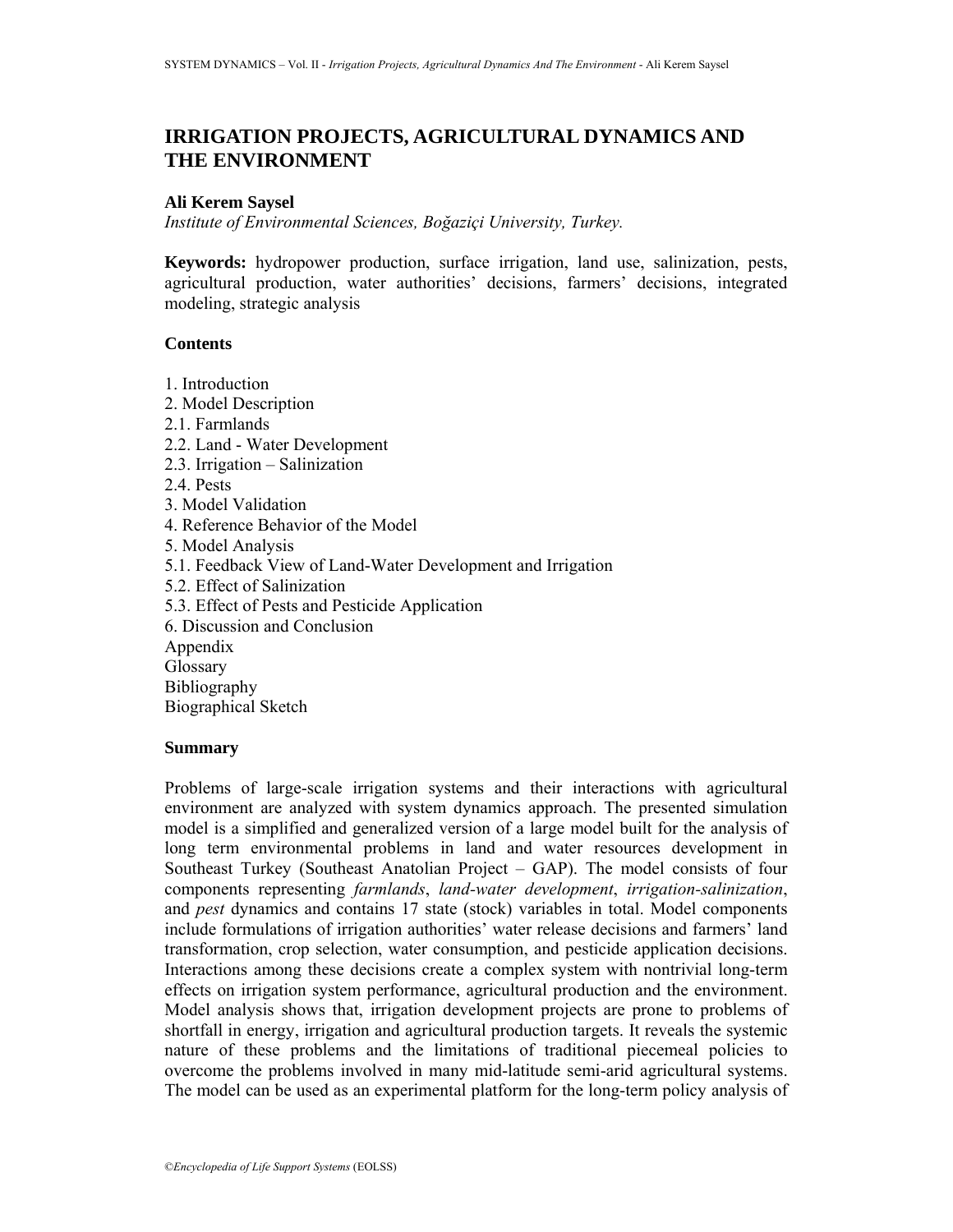irrigation development in similar technological and environmental contexts, among students, professionals and decision makers in related organizations and it can serve as a foundation for studies involving stakeholder participation.

# **1. Introduction**

On fertile lands in semiarid environments, large-scale surface irrigation facilitated by dam building has been a prominent regional and national development policy. According to the World Commission on Dams, in the past century at global scale, more than 45000 big dams have been built to provide water for irrigated agriculture, domestic or industrial use, to generate hydropower or help control floods. Expected benefits of hydropower and irrigation dams were high crop yields and increased varieties, agricultural modernization, improved rural welfare and regional development. However, the record of existing dams has been rather appalling with many adverse social and environmental impacts (Goldsmith and Hilyard, 1984). A global review of 52 large dams by World Commission on Dams reveals that many hydropower dams show an overall tendency to fall short of power generation goals; large dams designed to deliver irrigation services have typically fallen short of physical targets; and one-fifth of irrigated land worldwide is affected by water-logging and salinity due to dam-fed irrigation, which often means severe, long-term and often permanent impacts on land, agriculture and livelihoods (WCD, 2000).

The model presented in this paper aims to analyze the systemic causes of these observations and the limitations of piecemeal management, focusing on the integrity of irrigation, land use, environment and production at regional level. It is a simplified version of an original model built and validated for an irrigation development project in Southeast Turkey (Saysel, 1999). The original model contained 62 state variables and 11 model components representing various sectors of the agricultural economy and the environment including wine yards, rangelands and forests; soil nutrients and erosion; population, urban development and the regional market. The current version is simplified from and validated against the original and it contains 17 state variables and 4 model components only. The physical processes and decision rules have a higher level of aggregation. The purpose of this simpler version is to disseminate the systemic causes of underperformance in large-scale irrigation with a clear representation of fundamental accumulation processes and feedback loops that identify the system structure. Moreover, departing from a large case specific model, this simple version aims to be a step towards a more general/generic representation of identical problems observed in similar agro-environmental contexts. Therefore, the irrigation development in Southeast Turkey (GAP) provides an empirical basis, but the presented model structure aims to be a general systemic representation of similar phenomena that can be observed in similar agro-ecological contexts.

Section 2 in this paper introduces the model structure. In Sections 3 and 4, the model validation and reference behavior are illustrated respectively. Section 5 illustrates model behavior response to well known management strategies and their limitations, gradually integrating the *irrigation*, *salinization* and *pest* model components. In this section, a causal loop (feedback) analysis of the model structure is developed to support understanding of model behavior (For the nature of feedback problems and feedback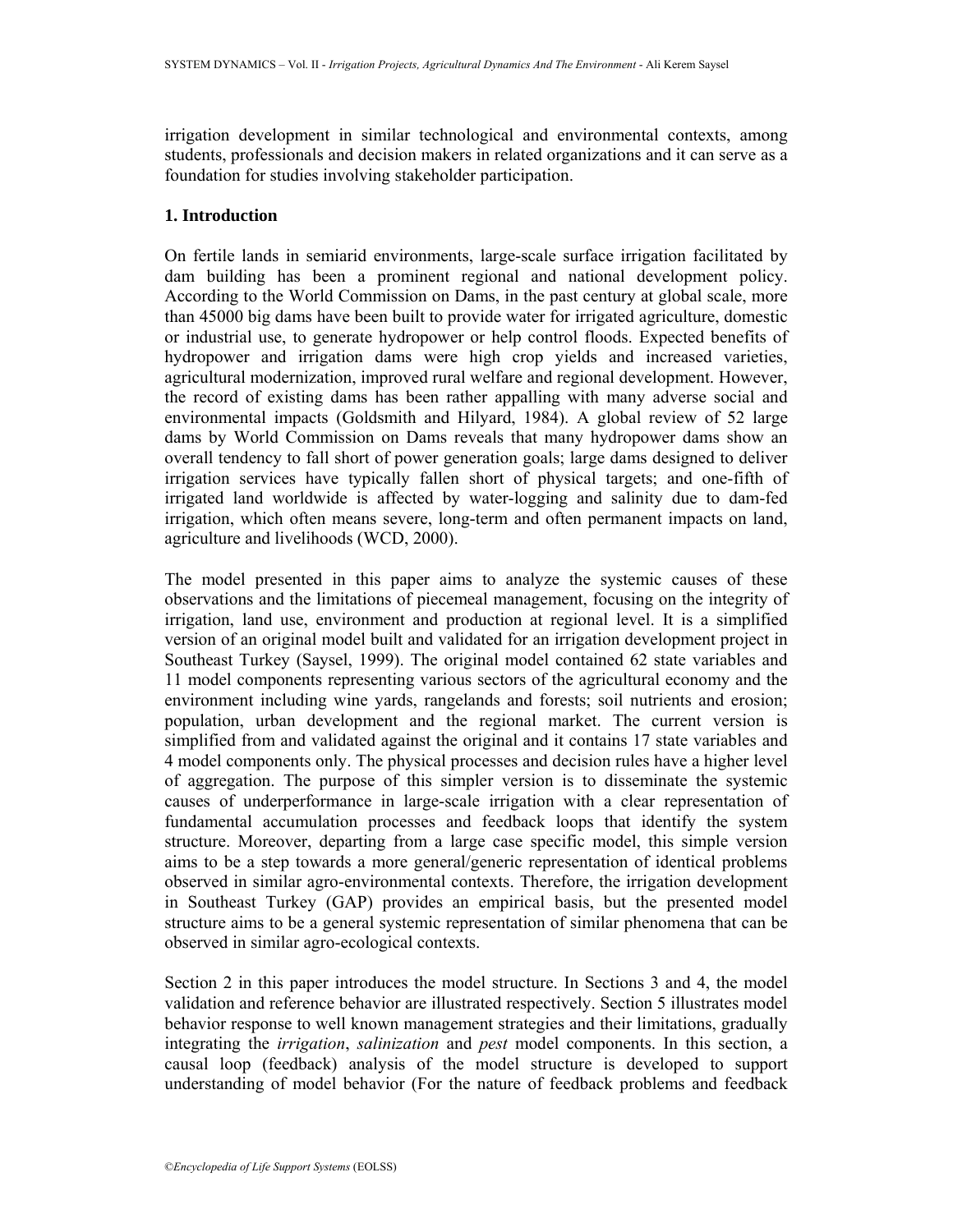analysis, see *System Dynamics: Systemic Feedback Modeling for Policy Analysis*). Section 6 is a discussion on the use and benefits of system dynamics modeling for policy analysis on land and water development problems.

# **2. Model Description**

This is a descriptive model, which represents a low technology and low agro-input agricultural system in mid-latitudes where annual precipitation concentrates in winter seasons and a large water deficit occurs during summer. Winter cereals such as wheat and barley, and pulses such as lentil, bean and chickpea benefiting from the winter water surplus are the traditional crops, which sustain regional population. Although mechanization is low and primary inputs such as fertilizers, crop protecting chemicals and irrigation are rare and scarce, lands are fertile and traditional yields are sufficient to sustain the population and the national market. By introducing irrigation through canal structures, central authority enables the receivers to enhance their yields, switch from traditional crops to industrial cash crops, and increase their income by secure water supply like in Southeast Turkey and in similar systems in Mesopotamia and North East Africa.

As the hydropower and irrigation structures are constructed, the water release capacity increases and farms begin to receive water. Authorities release water in response to the water requirements of farmers. Water consumption on farmlands depends on water requirements of crops and the amount of water available to individual farmlands. Irrigation elevates the water-tables and evapo-transpiration of irrigation water releases salt on farmlands that inhibit plant growth in the long term. Pesticide requirements may also increase as pests develop resistance when monocultures prevail and when integrated pest management is not a viable option because of several institutional and technological constraints.



Figure 1. Model overview.

The model represents these dynamics with four model components (sectors), *farmlands*, *land-water development*, *irrigation-salinization*, and *pests*. This selection of model components is not by coincidence. Extensive analysis with the previous version proved other components to be ineffective on this current policy analysis. The farmlands component consists of three stock (state) variables, and the other components include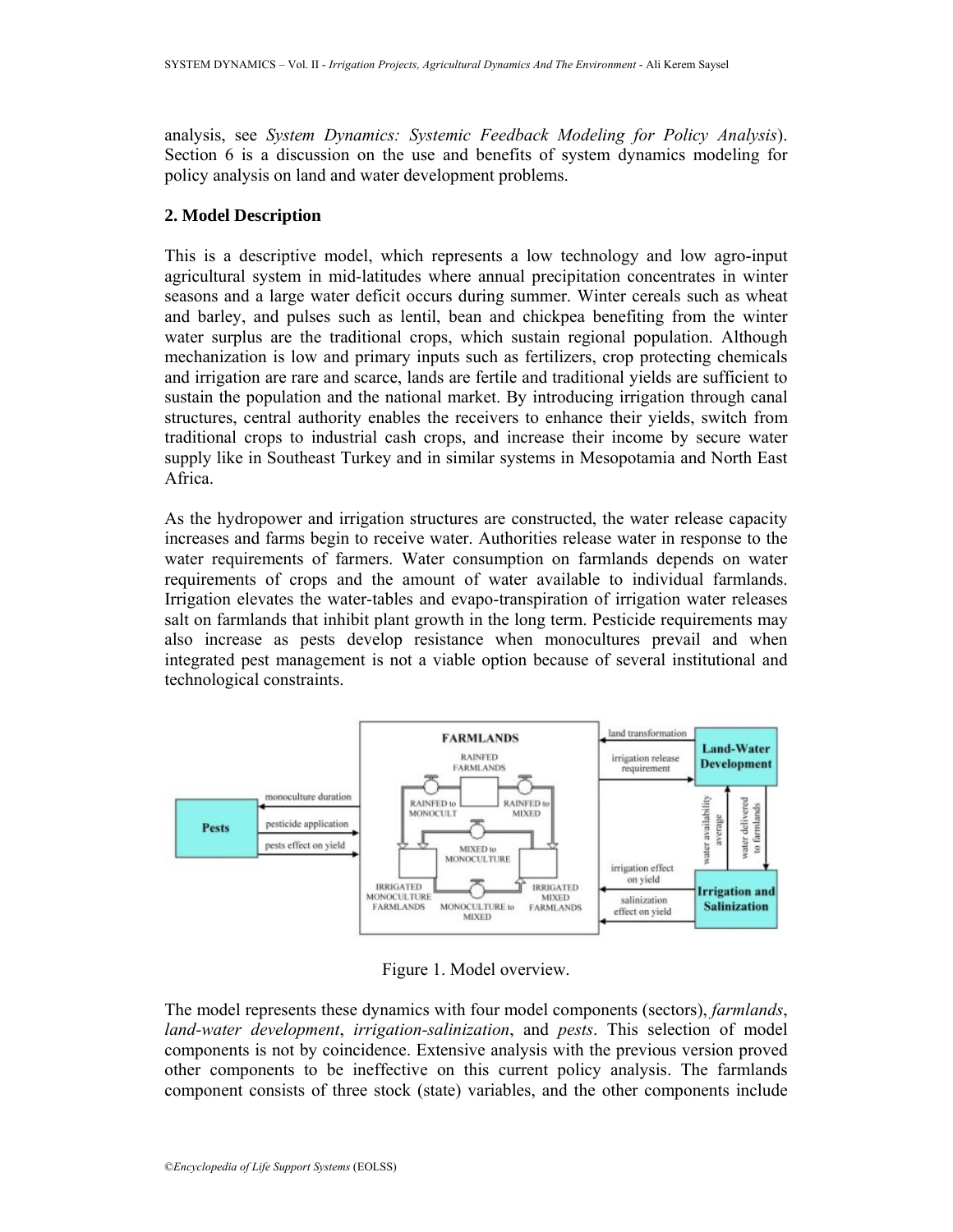two stock variables each. Figure 1 is the model overview illustrating model components and information flows. The *farmlands* model calculates irrigation release requirement. Then, based on this requirement and water availability, the *land-water development* calculates water delivered to farmlands and land transformation rate. The *irrigationsalinization* model receives water delivered to farmlands, irrigates farmlands and feeds back the average water availability in the system to the *land-water development*. It also informs the farmlands on the effect of irrigation and the effect of salinization on yields. The *pests* model calculates pest population and pesticide application rates. The duration of monocultures is an input from the *farmlands* for these calculations. All physical processes and decisions are represented on annual basis since the model is designed for long-term strategic analysis. Uncertainty in weather conditions and stream flows are not considered. Next, we introduce the individual model components. Complete model equations are available from the author.

# **2.1. Farmlands**

The farmlands sub-model represents rainfed and irrigated farmlands aggregated under three stock variables. The first stock variable *Rainfed Farmlands* stands for the traditional farms producing winter crops such as winter cereals and pulses either based on monocultures or rotations. The input of the production factors is low, crops depend on precipitation, and yields are less reliable and are at moderate levels. Tillage is not intensive and in certain periods, fields are left on fallow to recover the soil moisture and nutrition contents.

*Monoculture Farmlands* stand for the irrigated cotton monocultures. Cotton represents the new prominent crop for the agricultural system after water development. Research in agricultural extension practices show, the ease of implementing monoculture practices and market incentives can make monoculture more attractive compared to its alternatives. *Mixed Farmlands* represent irrigated farmlands with a balanced allocation of land resources among cotton, winter crops and several summer crops such as summer cereals, oil seeds and vegetables. The stock-flow structure of the farmlands model can be seen in Figure 1. The rectangles are the stock variables (land accumulations) and the pipes with valves are the flow variables (associated land flows).

The farmlands model calculates the profitability for each farmland stock under changing yield and input conditions. The model hypothesis is that, in aggregate terms, yields change under varying environmental conditions of soil salinity, soil moisture content and pest abundance on farmlands. Input application rates change based on factors of water availability and pest abundance. The equation below shows the calculation of yields for example for the *Monoculture Farmlands*:

# *Yield cotton Monoculture = potential yield cotton x irrigation multiplier x salinization multiplier x pest multiplier; (kg/ha/year)* (1)

The hypotheses and formulations representing the change in input rates and individual effects of those inputs on yields (the multipliers) are described in the respective model components *irrigation-salinization* and *pests*. Annual income minus annual cost divided by the size of farmland is unit farmland profit.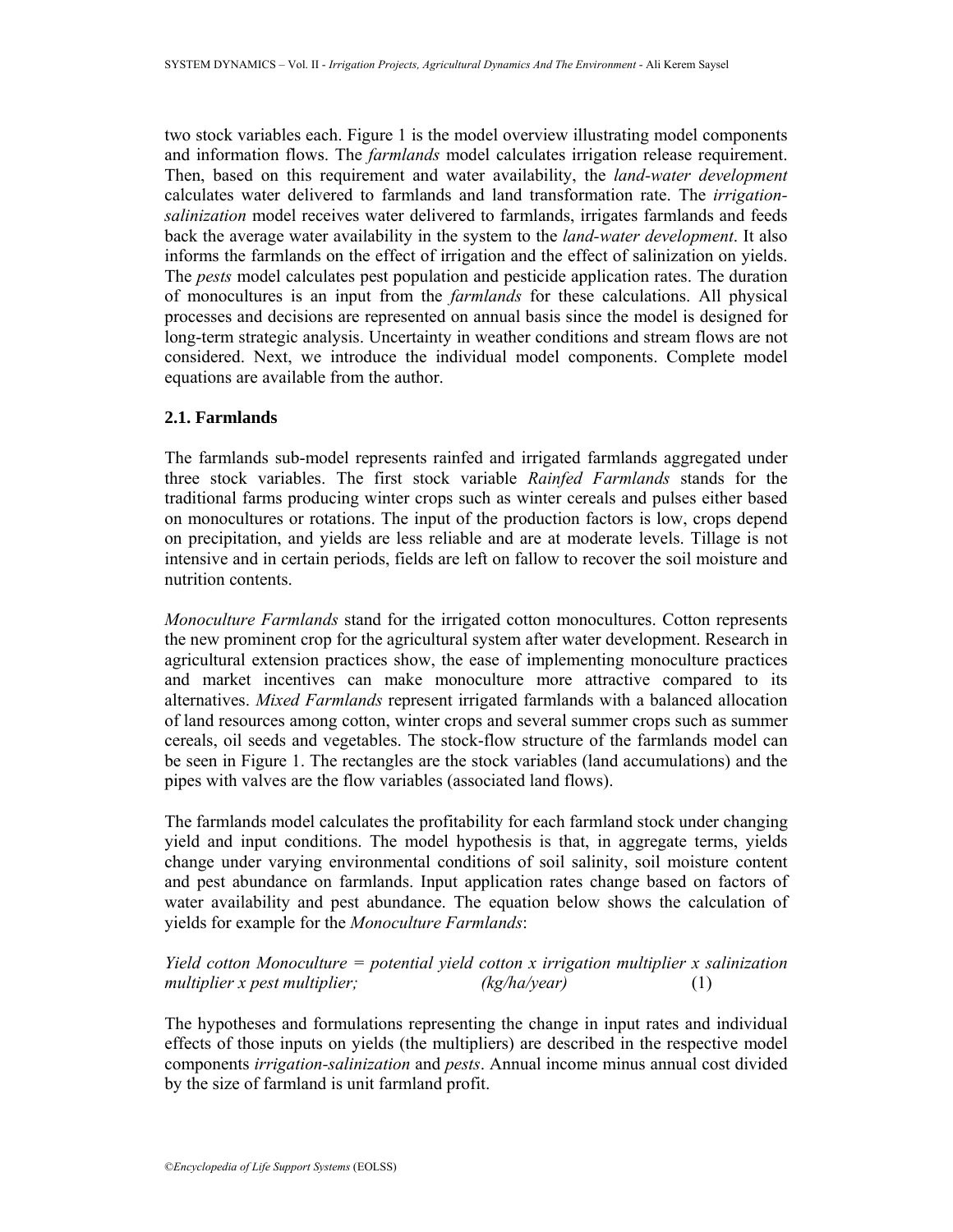The rate of change between monocultures and mixed farmlands is a function of their relative profitability and other exogenous factors representing the ease of adopting cropping methods. Below is the formulation of flow from monoculture to mixed farming:

*Monoculture to Mixed = Monoculture Farmlands x fractional farm change normal x farm transformation indicator effect Mono to Mixed; (ha/year)* (2)

*farm transformation indicator effect Mono to Mixed = f(farm transformation indicator); where*  $0 \leq f \leq 2$ *;*  $f(1)=1$ *;*  $f' \leq 0$ *;* 

 *(dimensionless)* (3) as shown below in Figure 2.



Figure 2. Farm transformation indicator effect Mono to Mixed.

*farm transformation indicator = profit ratio Mono to Mixed x farm constant ratio; (dimensionless)*  $\left(4\right)$ 

*profit ratio Mono to Fixed = unit profit Monoculture / unit profit Mixed; (dimensionless)* (5)

*farm constant ratio = Mixed farm constant / Monoculture farm constant; (dimensionless)* (6)

According to this formulation, if neither monoculture nor mixed farmland is superior to the other, i.e. *farm transformation indicator effect* is 1, the flows in both directions are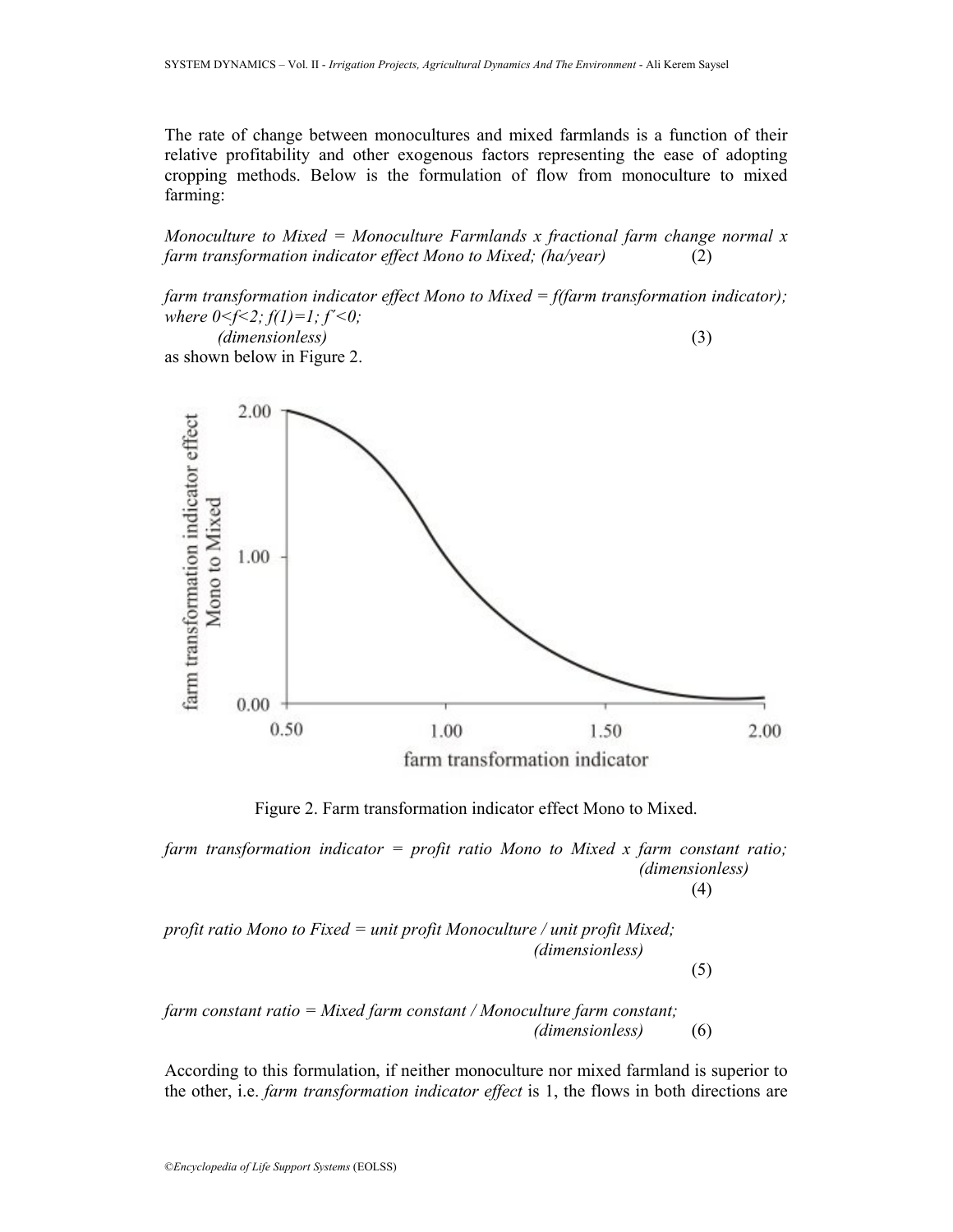determined by the constant, *fractional farm change normal (fraction/year)*. Parameters *Mixed farm constant* and *Monoculture farm constant* represent the ease of adoption of the alternative cropping methods and captures the factors in land transformation exogenous to the model. Model behavior can be experimented with respect to different values of these parameters as well as with several non-linear forms of *farm transformation indicator effect* (illustrated in the Appendix).

Rate of change from rainfed to irrigated farmlands (*Rainfed to Monoculture* and *Rainfed to Mixed*) depend on the availability of irrigation water. As new irrigation canals are constructed and as irrigation becomes available for more farmlands, more farmers switch to irrigation. This process is described in the respective model component, *landwater development*.

# **2.2. Land - Water Development**

Hydropower and irrigation structures develop based on exogenous construction scenarios representing project targets according to a master plan study. However, worldwide evidence on irrigation development projects show that, projects may fall short of these target values. The model develops a dynamic hypothesis and creates an endogenous, systemic explanation to the causes of this underperformance.

Irrigation release capacity increases as the irrigation structures develop. The construction of irrigation structures accumulates in *Irrigated Farmlands Potential* (ha) and in *Irrigation Release Capacity* (m<sup>3</sup>/year) (Figure 3). Since land transformation from rainfed to irrigated farmlands is the farmers' decision, *Irrigated Farmlands Potential* is not irrigated unless the farmers decide to do so. This is formulated by the flow variable *land transformation*, which drains the potentially irrigated farmlands and accumulates in the *Monoculture Farmlands* and *Mixed Farmlands* in the *farmlands model*.



Figure 3. Stock flow structure of the land–water development component.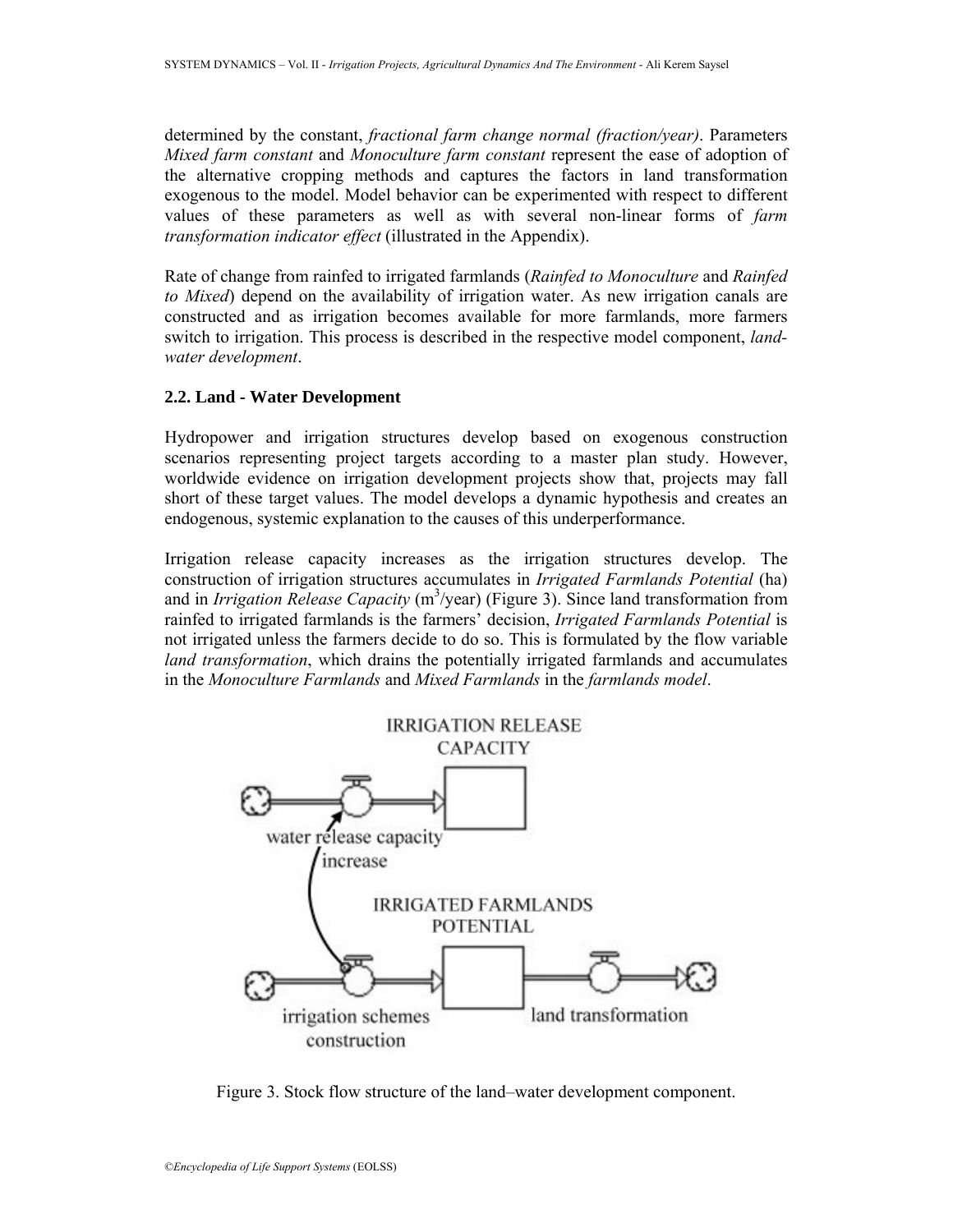Farmers switch to irrigation to be able to have control over their water supply and to secure their yields. As irrigation systems develop, if water becomes abundant, this creates greater incentive for the farmers to transform their lands and switch to irrigation. However, if the water in the irrigation system is scarce, there will be less incentive to do so. The model hypothesis is that, the water availability in the irrigation system affects the rate of land transformation from rain-fed to irrigated systems. Research on farmers' response to insecure water supplies supports this hypothesis. Land transformation process is formulated as:

*land transformation = Irrigated Farmlands Potential x land transformation fraction normal x water availability effect land transformation;(ha/year)* (7)

*water availability effect on land transformation = f (water availability average);*  (8)

where f denotes a dimensionless function such that  $0 \le f \le 1$ ;  $f(1)=1$ ;  $f' \ge 0$ , as was illustrated above, in Eq.3;

The constant, *land transformation fraction normal (1/year)* stands for the fractional change when there is no water scarcity, i.e. *water availability effect land transformation* is 1. The *water availability average* is calculated in the *irrigation-salinization* model. *Water availability effect land transformation* is an increasing function of *water availability average*. Different non-linear formulations of this function would represent different farmers' response to water availability. Farmers can be sensitive or insensitive to average water availability in their land transformation response. Model can be experimented with alternative non-linear formulations. The two non-linear formulations used in this analysis are given in the Appendix.

Irrigation authorities' water release policy is also represented. Irrigation release decision is endogenous and based on *farm irrigation requirements* and *Irrigation Release Capacity*. It is assumed that as water demanded by the irrigated fields increase, this creates increasing pressure to utilize installed irrigation release capacity. *Irrigation release* formulation is:

*irrigation release = Irrigation Release Capacity x irrigation release capacity*   $utilization$ *:*  $(m^3/\text{year})$  (9)

*irrigation release capacity utilization = f (irrigation release pressure);*  $0 \le f \le 1$ *;*  $f(0)=0$ *; f´>0; (dimensionless)* (10)

*irrigation release pressure = irrigation release requirement / Irrigation Release Capacity; (dimensionless)* (11)

Formulation of authorities' water release decision allows experimenting with loose and tight water release policies by *irrigation release capacity utilization*. Authorities can try to deliver whatever is demanded or can try to conserve water. The two alternative nonlinear formulations used in this analysis are provided in the Appendix.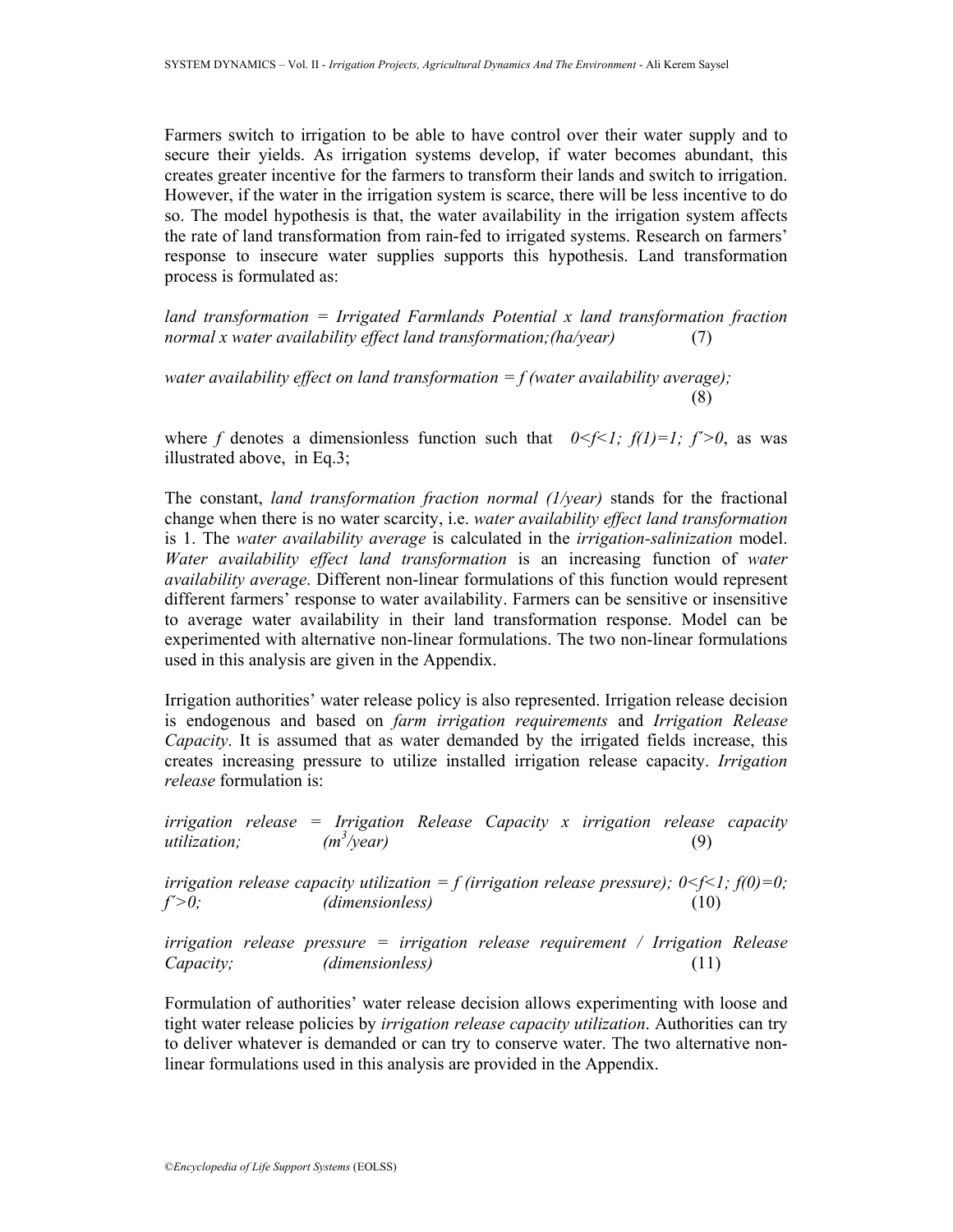Finally, hydropower production is calculated. The model does not represent seasonal fluctuations in stream flows; construction delays are exogenous. In the long term, hydropower production can fall short of its installed capacity because of reduced instream flow and decreased water storage levels in artificial ponds. The endogenous factor of water scarcity is the irrigation release as observed in many case studies reported by World Commission on Dams. As upstream irrigation release increases and less water becomes available for hydropower, the energy production levels decrease. In this calculation, the function *water availability effect on hydropower* is estimated from the data for Southeast Anatolian Project in Turkey.

- -
- -
- -

TO ACCESS ALL THE **23 PAGES** OF THIS CHAPTER, Visit: [http://www.eolss.net/Eolss-sampleAllCh](https://www.eolss.net/ebooklib/sc_cart.aspx?File=E6-63-06-04)apter.aspx

#### **Bibliography**

Begon, M., Townsend, C. R., Harper, J. L., 1998. Ecology: Individuals, Populations and Communities. Blackwell Science Inc. [Textbook in ecology, with a comprehensive section on manipulating abundance of populations and pest species].

Goldsmith, E. and Hilyard, N., 1984. The Social and Environmental Effects of Large Dams. Cornwall, Wadebridge Ecological Center, PL329TT. [The classical two volumes reporting several case studies from all around the world on the social and environmental effects of large dams].

Ford, A., 1999. Modelling the Environment, Island Press, Washington DC. [System Dynamics method and dynamic models applied to various environmental problems at different scales].

Mannion, A. M., 1995. Agricultural and Environmental Change: Temporal and Spatial Dimensions. John Wiley & Sons, New York. [Comprehensive historical and geographical analysis of large scale change in agricultural systems].

Pimentel, D. and Greigner, A., 1997. Environmental and socio-economic costs of pesticide use. In: Pimentel, D. (Ed.), Techniques for Reducing Pesticide Use: Economic and Environmental Benefits. John Wiley and Sons, Chichester, 51-78. [Edited volume with several articles on the causes and consequences of artificial pesticides use and on alternative means and methods of pest control].

Saeed, K, 1991. Towards Sustainable Development: Essays on systems analysis of national policy, Ashgate, Signapure. [System Dynamics method and models applied to the problems of sustainable development in developing countries].

Saysel, A. K., 1999. Dynamic Simulation Model for Long Term Comprehensive Environmental Analysis of GAP. Ph.D Thesis, Institute of Environmental Sciences, Bogazici University, Istanbul, Turkey. [The full documentation, validation and policy analysis of the original model, GAPSIM]

Saysel, A. K. and Barlas, Y., 2001. A dynamic model of salinization on irrigated lands. Ecological Modelling 139, 177-199. [A comprehensive model of salinization on irrigated lands, integrating farmers' irrigation, soil salt accumulation and groundwater processes].

World Commission on Dams, 2000. Dams and Development: A New Framework for Decision Making. World Commission on Dams, Earthscan, London and Sterling, VA. [A review of the social and environmental effects of fifty large dams all around the world. Contains a framework for improved policy making in conflicts arising from large dam building].